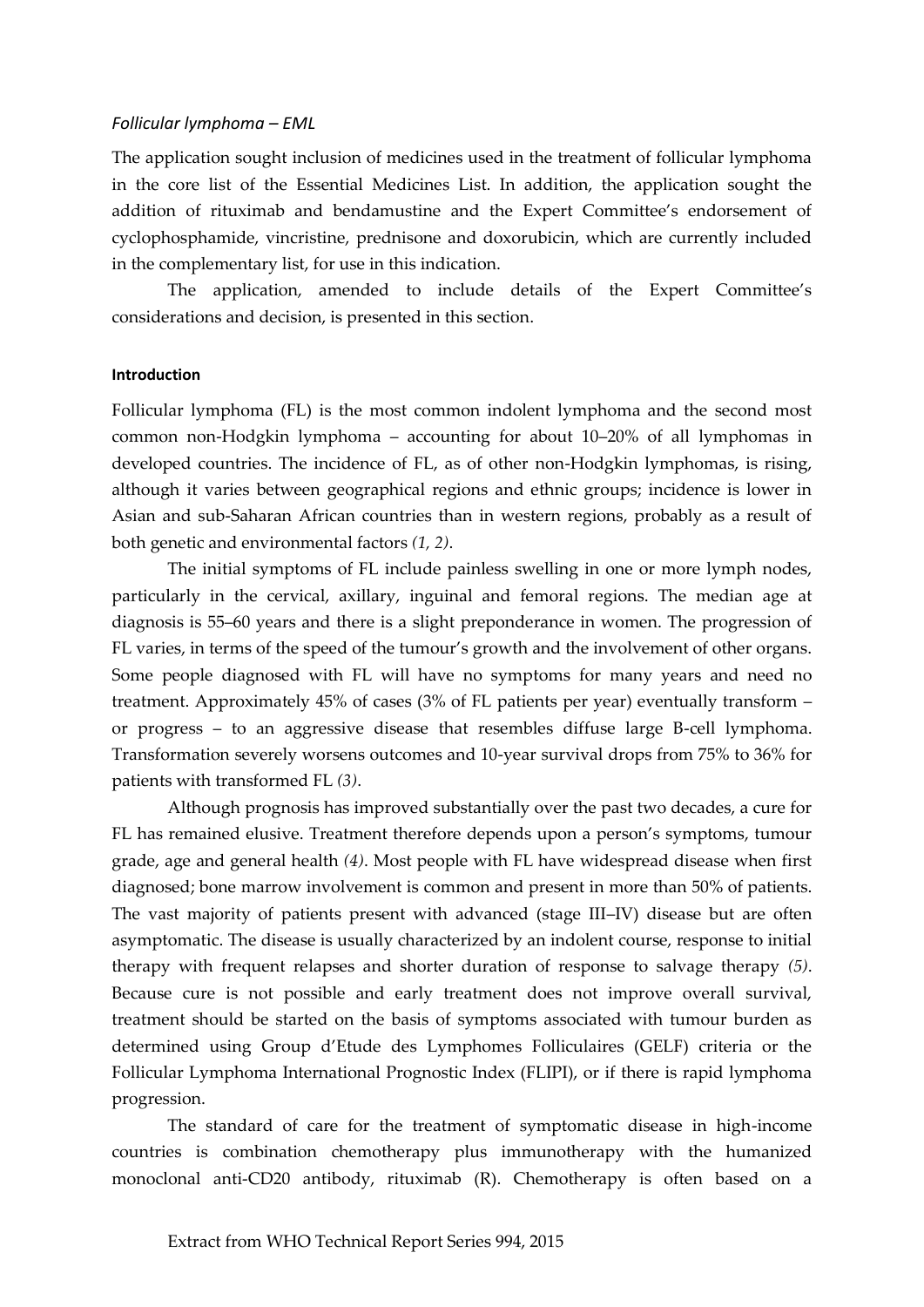combination of cyclophosphamide, vincristine and prednisone (CVP); the cyclophosphamide, doxorubicin, vincristine and prednisone (CHOP) combination is sometimes used, particularly in patients with large tumour burden or high-grade disease. All cases of grade 1–3a disease are treated with R-CVP or bendamustine–rituximab (B-R), according to the paradigms for FL and other indolent lymphomas; grade 3b FL is treated as an aggressive B-cell non-Hodgkin lymphoma and may be cured with R-CHOP. For patients with grade 1–3a disease, CHOP offers no advantage over CVP, and has the added toxicity of an anthracycline. Recently, B-R has been shown to be as good as, or superior to, R-CVP. While rituximab is more costly than the drugs of the CVP combination and is more difficult to administer, its availability has been partly responsible for improved median overall survival in patients with FL *(6)*.

## **Public health relevance**

Epidemiological data pertaining to low-grade follicular lymphomas are limited. However, the incidence of general follicular lymphomas is known to account for about one third of non-Hodgkin lymphomas (NHLs) *(7)*. Epidemiological information for NHLs serves as an approximation for follicular lymphomas.

GLOBOCAN estimates global incidence of total NHLs in 2012 to be 385 741 (agestandardized rate (ASR) of 5.0 per 100 000) *(8)*. The incidence of NHLs in more developed regions (190 403 with an ASR of 8.6 per 100 000) was more than twice that in less developed regions (190 811 with an ASR of 3.6 per 100 000). According to GLOBOCAN, NHLs seem to affect North America, South Africa and the United Kingdom more than other regions. The 2012 prevalence of NHLs in men and women was 463 300 and 162 200 respectively. Global mortality rate due to all NHLs in 2012 was estimated to be 199 670 (ASR of 2.5 per 100 000).

#### **Requirements for diagnosis, treatment, and monitoring**

## *Diagnostics*

An accurate diagnosis of lymphoma is paramount. Excisional lymph node or tissue biopsies are needed for definitive histopathological diagnosis. Although FL has characteristic morphological features, diagnosis requires immunohistochemical stains. This requires a histological specimen (haematoxylin and eosin stain), immunostaining for B-cell markers CD79a and CD20, the T-cell marker CD3 and the proliferative marker Ki67. Immunohistochemical detection of CD20 antigen on malignant B-lymphocytes is required where treatment with R-CHOP is possible. Further immunostaining for CD5, CD23, CD10, cyclin D1 and CD21 allows differentiation of low-grade lymphomas into FL, mantle-cell NHL, marginal-zone lymphoma and small-cell lymphocytic lymphoma.

Grading of FL can be helpful in determining prognosis and optimal therapy. Grading is based on the number of centroblasts per high-powered field (grade 1, 0–5; grade 2, 6–15; grade 3, >15; in grade 3a, centrocytes are also present but in grade 3b there are sheets of centroblasts. This is important because all cases of grade 1–3a FL are treated according to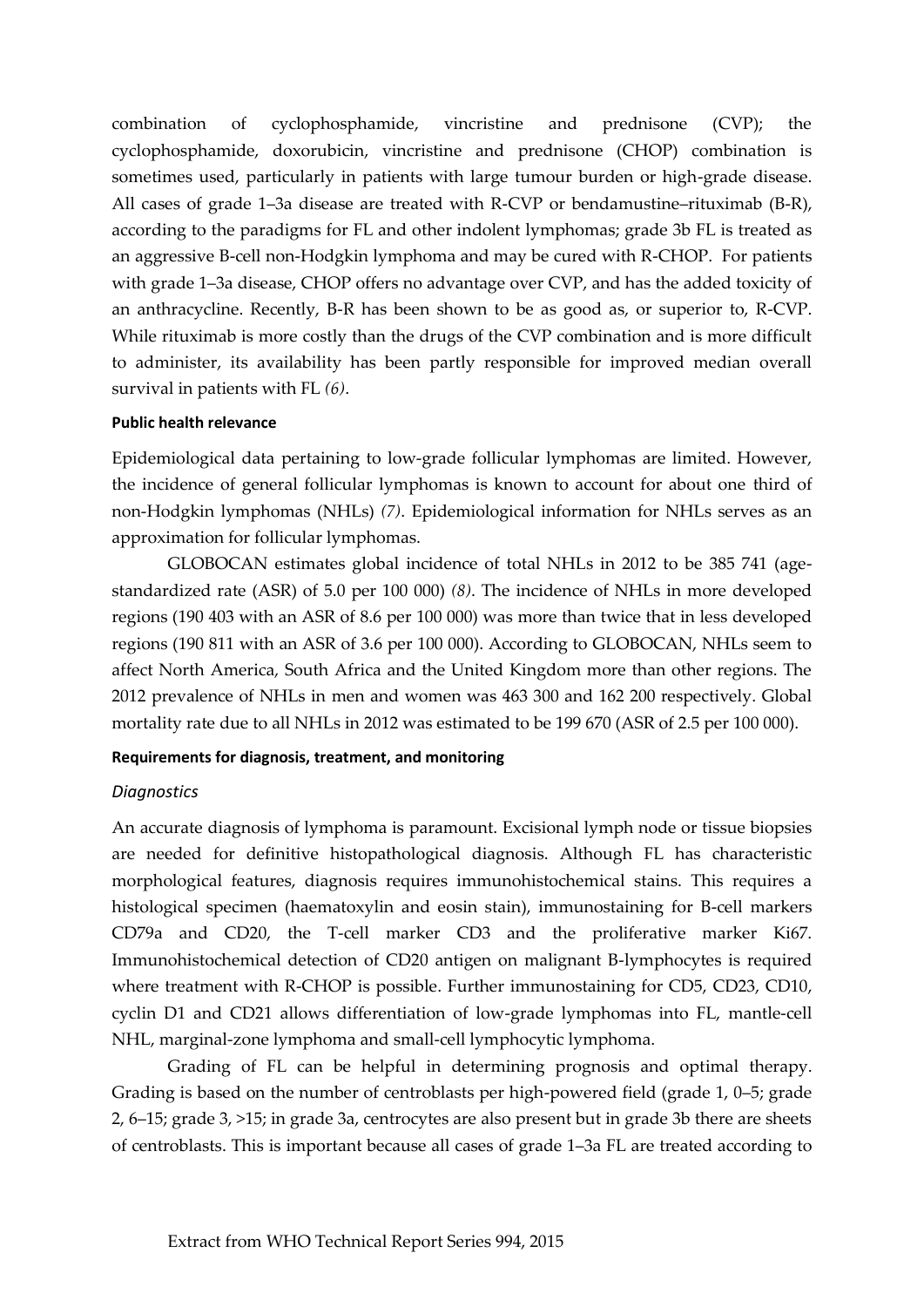the paradigms for FL and other indolent lymphomas, whereas grade 3b FL is treated as an aggressive B-cell NHL.

## *Testing*

Staging of FL is done in accordance with the Ann Arbor staging system. Contrast computerized tomography is the basic imaging technique required for staging; 18F-FDG (fludeoxyglucose) positron emission tomography is not required, except for excluding distant involvement in apparent stage I or II FL, and is not routinely recommended. If the patient is considered to have stage I or II disease and local radiation is considered, a bone marrow biopsy is required to rule out stage IV disease.

Full blood count, biochemistry and lactate dehydrogenase (LDH) are required to assess tumour load, bone marrow function, and critical organ function, including renal and hepatic function. The role of pretreatment cardiac function assessment with echocardiography or nuclear imaging is controversial and probably unnecessary.

## *Administration and care of patients*

Administration requires intravenous infusion capacity, and the patient must have regular access to clinical care. In developed countries, administration of chemotherapy is usually performed in outpatient facilities, although patients may be treated as inpatients in other settings. Antiemetics should be given to all patients being treated with CVP, R-CVP, CHOP, R-CHOP and B-R. Intravenous hydration is required for the cyclophosphamide-containing regimens. Care should be taken to avoid extravasation of both doxorubicin and vincristine, which may cause severe soft tissue injury and necrosis. Rituximab can cause allergic reactions and anaphylaxis and must be given slowly, with close monitoring and supportive medicines readily available, including adrenaline, steroids and antihistamines. Premedication with paracetamol 650 mg orally, hydrocortisone 100 mg IV, and diphenhydramine 25–50 mg IV 30–60 minutes before rituximab (at least before the first rituximab dose) is recommended and can be scaled back if there is no reaction to the first dose. If the patient has evidence of hepatitis B or C infection, this should be monitored since administration of rituximab can reactivate either of these infections. Given the severe consequences associated with reactivated infection, screening and prophylaxis against hepatitis B is recommended.

Monitoring requires that clinicians have access to laboratory facilities, as well as the ability to recognize and address potential adverse events related to the effects of FL and to the treatment, including bone marrow suppression, infection, allergic reactions to rituximab, and gastrointestinal toxicity. Social and financial well-being can be affected by the sideeffects of treatment and should also be monitored and addressed.

## **Overview of regimens**

The following includes basic information on administration and dosing for rituximab, B-R, R-CVP and R-CHOP; no details are given of ancillary medications pertaining to the management of adverse events. Where rituximab is administered as monotherapy for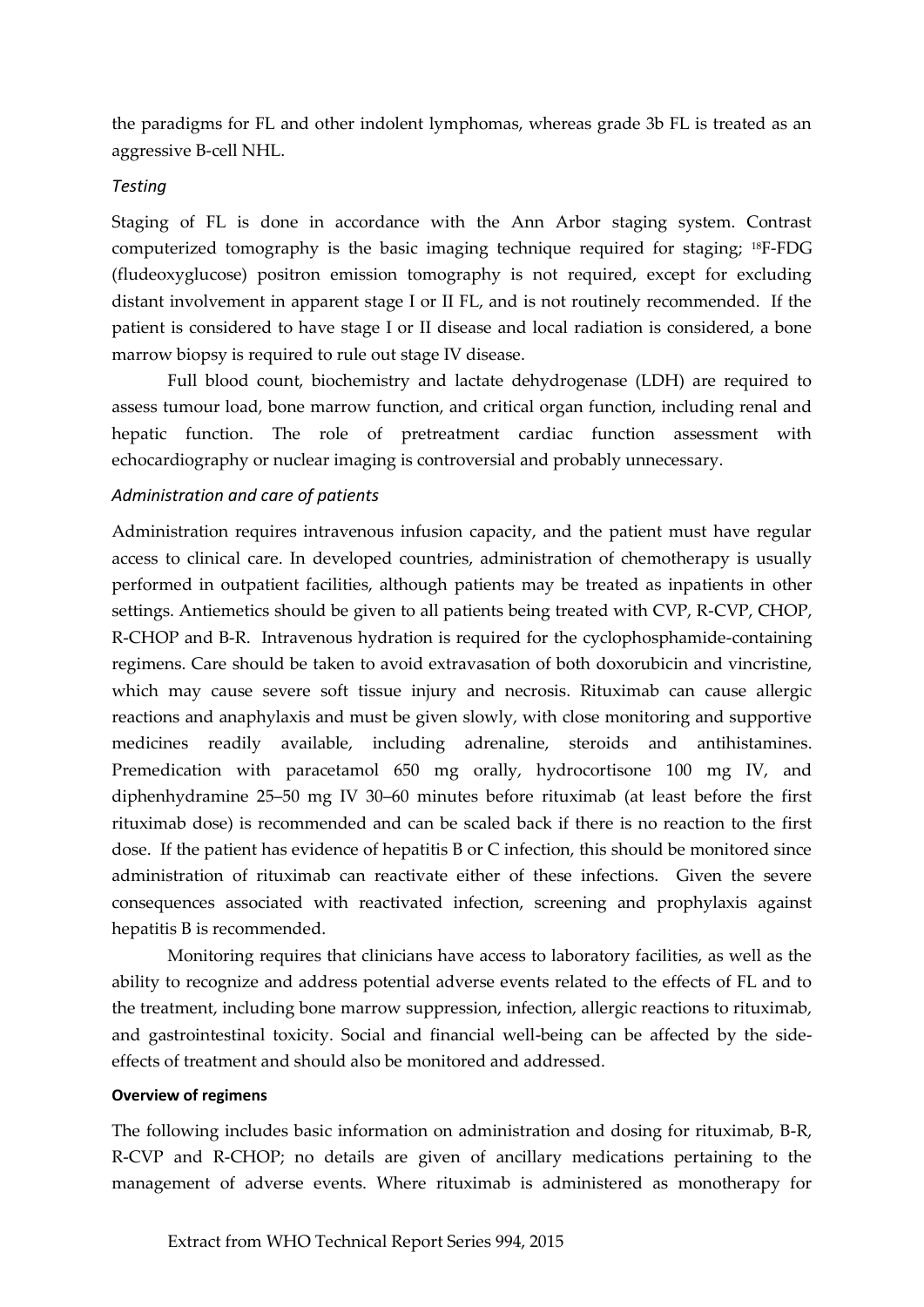asymptomatic advanced disease, it is given weekly for 4 weeks. For both CHOP and R-CHOP, six cycles of therapy are recommended.

- **Local disease (stage I or contiguous stage II)**
	- involved-field radiotherapy (RT) 30–36 Gy
- **Advanced asymptomatic disease**
	- observation ("watch-and-wait")
	- *or*, for advanced disease with low tumour burden:
	- rituximab 375 mg/m<sup>2</sup> IV on day 1 (if available/affordable)

*or*

- bendamustine 90 mg/m<sup>2</sup> IV on days 1 and 2
- rituximab 375 mg/m<sup>2</sup> IV on day 1 (if available/affordable)

The Expert Committee noted, however, that in elderly, frail or pretreated patients, the dosage of bendamustine should be reduced to 70–80mg/m<sup>2</sup> in order to avoid haemotoxicity.

## *Standard regimen for advanced symptomatic disease, grades 1–3a*

- **R-CVP (every 3 weeks x 6 cycles)**
	- rituximab 375mg/m<sup>2</sup> IV on day 1 (if available/affordable)
	- cyclophosphamide 750 mg/m<sup>2</sup> IV on day 1
	- vincristine 1.4 mg/m<sup>2</sup> IV on day 1 (capped at 2 mg total dose)
	- prednisone 100 mg/day orally on days 1–5

*Standard regimen for advanced symptomatic disease, high-grade disease 3b (should be treated similarly to diffuse large B-cell lymphoma)*

- **R-CHOP (every 3 weeks x 6 cycles)**
	- rituximab 375mg/m<sup>2</sup> IV on day 1 (if available/affordable)
	- cyclophosphamide 750 mg/m<sup>2</sup> IV on day 1
	- doxorubicin 50 mg/m<sup>2</sup> IV on day 1
	- vincristine 1.4 mg/m<sup>2</sup> IV on day1 (capped at 2 mg total dose)
	- prednisone 100 mg/day orally on days 1–5

## **Review of benefits and harms**

# *Benefits*

# **Limited-stage FL**

Approximately 10–20% of patients with FL present with limited (stage I and contiguous stage II) disease. In these patients, involved-field or extended-field radiotherapy (RT) with 30–36 Gy without additional chemotherapy is highly effective and will achieve durable long-term remission in more than 50% of cases. In a large study of 6568 patients with stage I or II disease diagnosed between 1973 and 2004, patients who received RT had better 5-year (90% vs 81%), 10-year (79% vs 66%) and 20-year (63% vs 51%) disease-specific survival rates and 5-year (81% vs 71%), 10-year (61% vs 48%) and 20-year (35% vs 23%) overall survival rates compared with those treated with other therapeutic approaches *(9)*. Involved-field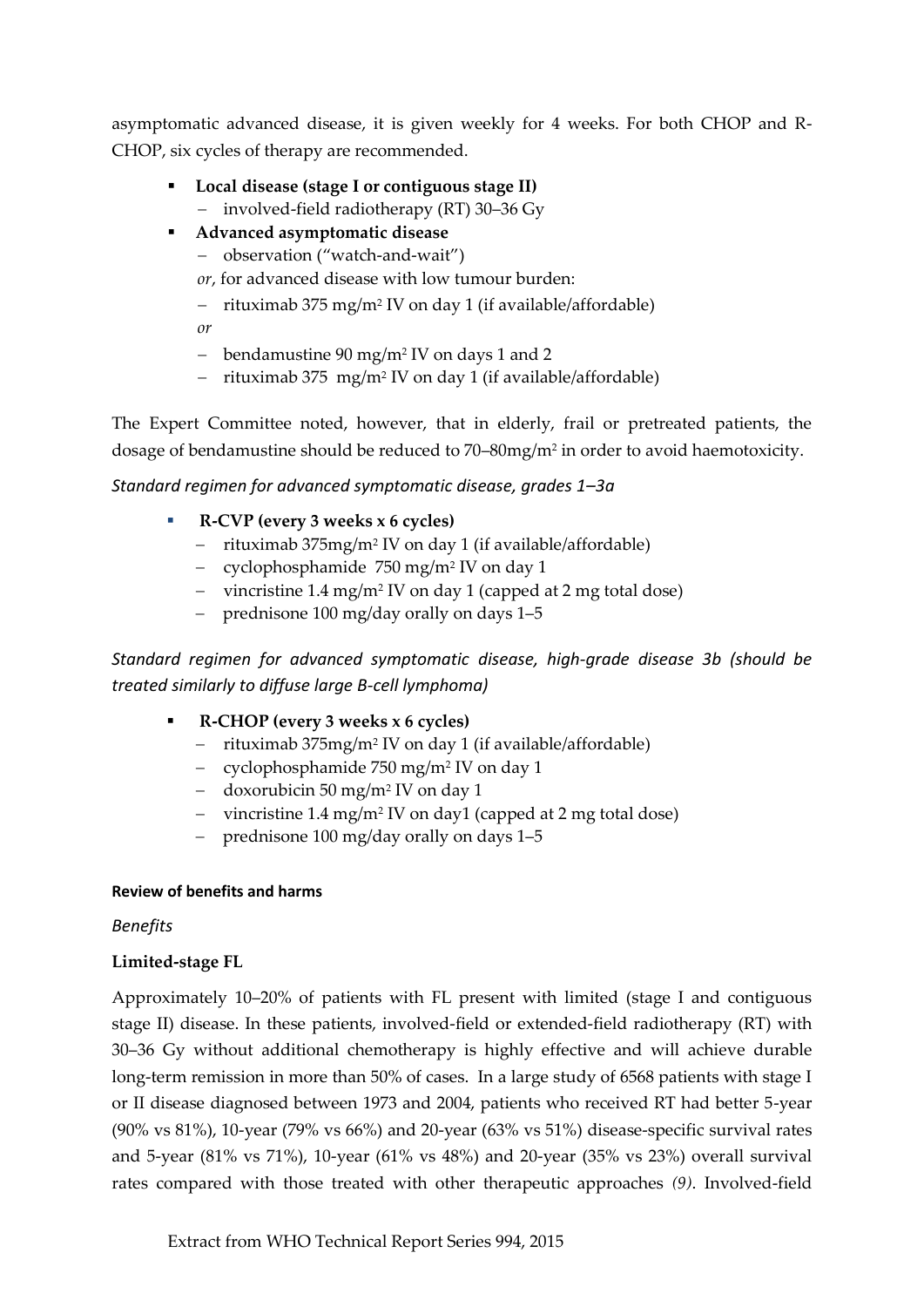radiotherapy is therefore the standard of care for most patients with limited-stage FL, with systemic treatment (as given to patients with advanced-stage disease) considered only for patients with a high tumour burden and those who do not respond to initial radiotherapy.

In selected patients with stable, low-bulk stage I and II disease, deferred therapy may also be an acceptable approach to initial management. In a retrospective analysis from Stanford University, more than half of patients remained untreated at a median of 6 or more years, and survival was comparable to that observed in patients given immediate treatment *(10)*. The Committee noted that other data suggest that there is no difference in overall survival between radiotherapy and observation and considered that observation should also be considered as a standard treatment for limited-stage disease.

## **Advanced-stage FL**

The majority of patients have advanced disease at diagnosis but most are asymptomatic. Since cure of FL is generally not possible, the main reason for starting treatment is to improve symptoms and/or avoid complications. Selection of patients for treatment, as opposed to observation, is therefore often made on the basis of certain features of active disease, including progressive enlargement of lymph nodes, B symptoms (fever, weight loss or night sweats) or bone marrow failure and/or on the basis of an assessment of tumour burden. The tumour burden in FL can be defined in different ways but is often defined using the GELF criteria or FLIPI *(11)*.

This approach is supported by a number of randomized controlled trials (RCTs) comparing observation with "watch and wait" versus immediate treatment, which showed that immediate treatment does not yield longer survival. A study by Ardeshna et al. demonstrated clearly that, when compared with patients treated with oral chlorambucil – an alkylating agent – survival among patients in the "watch and wait" cohort was at least as long *(12)*. More recently, Ardeshna and colleagues investigated the use of rituximab monotherapy in FL patients with low tumour burden *(13)*. This RCT showed that, compared with watchful waiting, the immediate use of rituximab significantly prolonged time to initiation of new therapy and improved mental adjustment to illness and coping; however, it had no impact on quality of life or overall survival. Thus, while rituximab therapy for patients with newly diagnosed disease without GELF criteria may be an option in resourcerich environments where this approach is subsidized, a "watch and wait" strategy remains the most common approach for most patients with advanced asymptomatic FL.

There is no debate about the need for treatment in patients with symptomatic advanced FL. Such patients have traditionally been treated with combination chemotherapy (CHOP or CVP), but the benefit of adding rituximab to this treatment has been clearly established in recent RCTs, all of which demonstrated improvements in response rates, time to progression and overall survival *(14-16)*. A systematic review and meta-analysis of all relevant trials from 1990–2005 that compared rituximab with non-rituximab-containing regimens in patients with newly diagnosed or relapsed indolent lymphoma established that R-chemotherapy was associated with superior response rates and duration of response and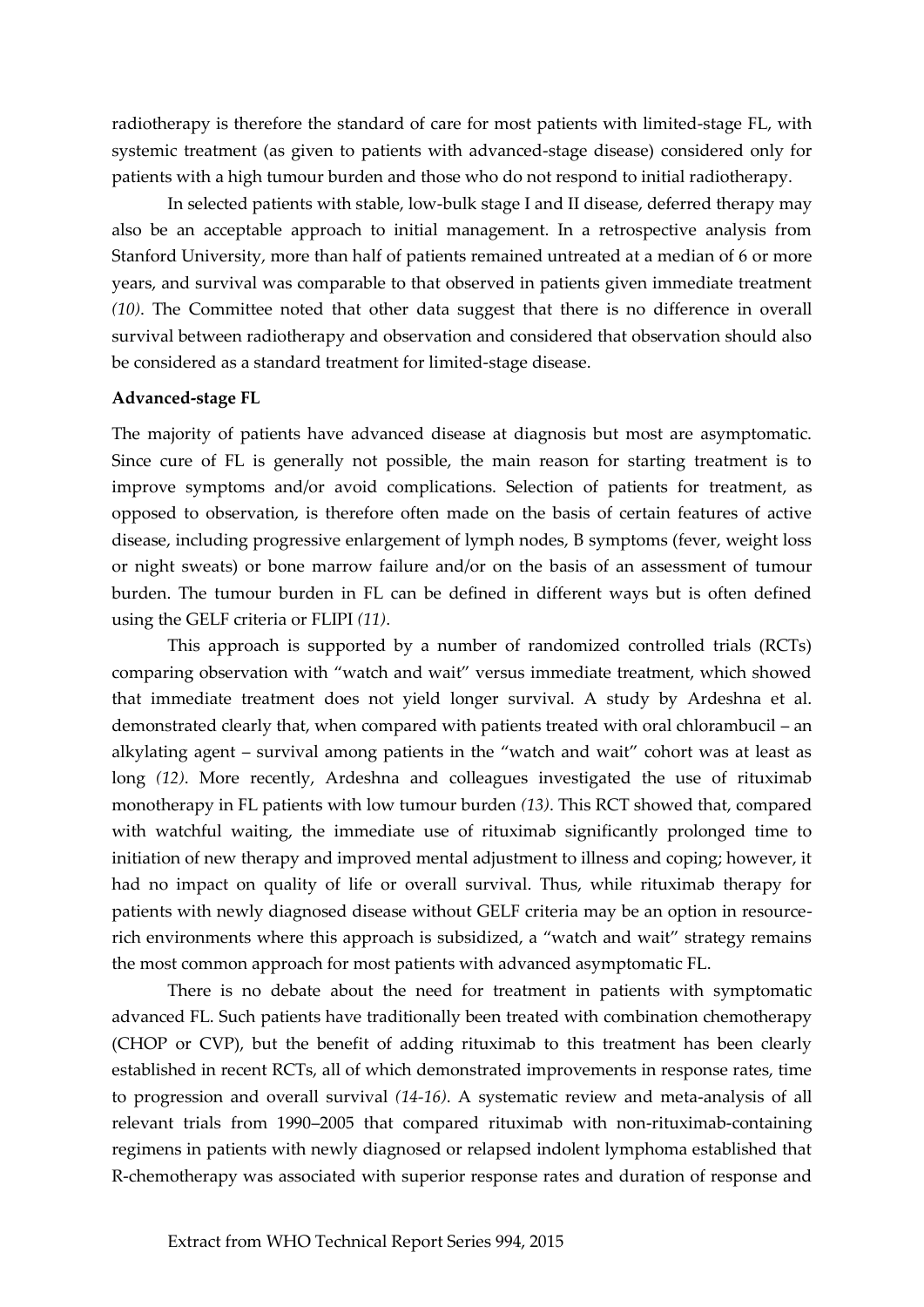with a 65% reduction in the risk of death due to lymphoma *(17)*. In an effort to establish which chemotherapy regimen is best, the Fondazione Italiana Linfomi conducted the FOLL05 trial, comparing R-CVP, R-CHOP and R-FM (fludarabine and mitoxantrone) in 534 patients with stage II–IV FL *(18)*. Results showed that R-CVP was associated with an inferior time-to-treatment failure (TTF) (47%) compared with R-FM (60%) and R-CHOP (57%). The anti-lymphoma activity of R-CHOP was similar to that of R-FM, but R-CHOP had a better toxicity profile and was associated with less risk of second malignancy. Generally, R-CVP is considered to be the standard of care for patients with grade 1–3a disease and R-CHOP for patients with grade 3b disease.

Data on the effectiveness and safety of rituximab confirm an overall survival advantage, irrespective of choice of chemotherapy regimen. In absolute terms, this corresponds to 28 patients who would need to be treated with R-chemotherapy to prevent one additional death in two years (95% CI: 21–50).

In recent years evidence has begun to emerge that bendamustine plus rituximab (B-R) may offer better results than R-CHOP in patients with advanced FL, mantle-cell and other indolent lymphomas. Complete response (CR) rates were higher with B-R (40% vs 30%, *P*=0.021), progression-free survival longer (55 months vs 35 months, *P* < 0.01) and the toxicity profile better (grade 3–4 neutropenia 2.25 times less frequent with B-R than with R-CHOP) *(19)*. The comparable effectiveness of B-R to that of R-CHOP on surrogate outcomes (i.e. overall response) was confirmed in a second large, multi-centre RCT, again with a favourable safety profile *(20)*. Median overall survival data were not yet mature because patients were still being followed up. Although the B-R regimen was associated with a significantly higher incidence of drug hypersensitivity, vomiting and nausea than the R-CVP regimen, it offered a different toxicity profile. In a disease that affects mostly elderly individuals, the toxic effects of CHOP and CVP regimens are a particular concern because existing comorbidities or impaired organ function can compromise the ability to tolerate cytotoxic chemotherapy. Even considering that results for the R-CHOP regimen were inferior compared with those noted in other studies, the effectiveness of bendamustine was clinically highly relevant, confirming the favourable and unique safety profile of bendamustine, and the equivalent efficacy to CHOP and CVP chemotherapies.

Recent trials have investigated the role of rituximab maintenance after first-line therapy, and in patients with relapsed or refractory FL, in increasing progression-free survival , time to treatment failure and overall survival. The PRIMA trial compared 2 years of maintenance rituximab every 8 weeks with observation in patients with previously untreated FL who had received immunochemotherapy induction. Progression-free survival at 36 months was longer in the rituximab maintenance group (74.9% vs 57.6%), but there was no difference in overall survival. Patients who received maintenance therapy were also more likely to be in remission at the end of maintenance therapy but had more grade 2–4 infections *(21)*. The lowered risk of disease progression after responding to induction is likely to be preferred by patients with FL, but this preference should be balanced with the constraints and costs associated with several years of rituximab maintenance.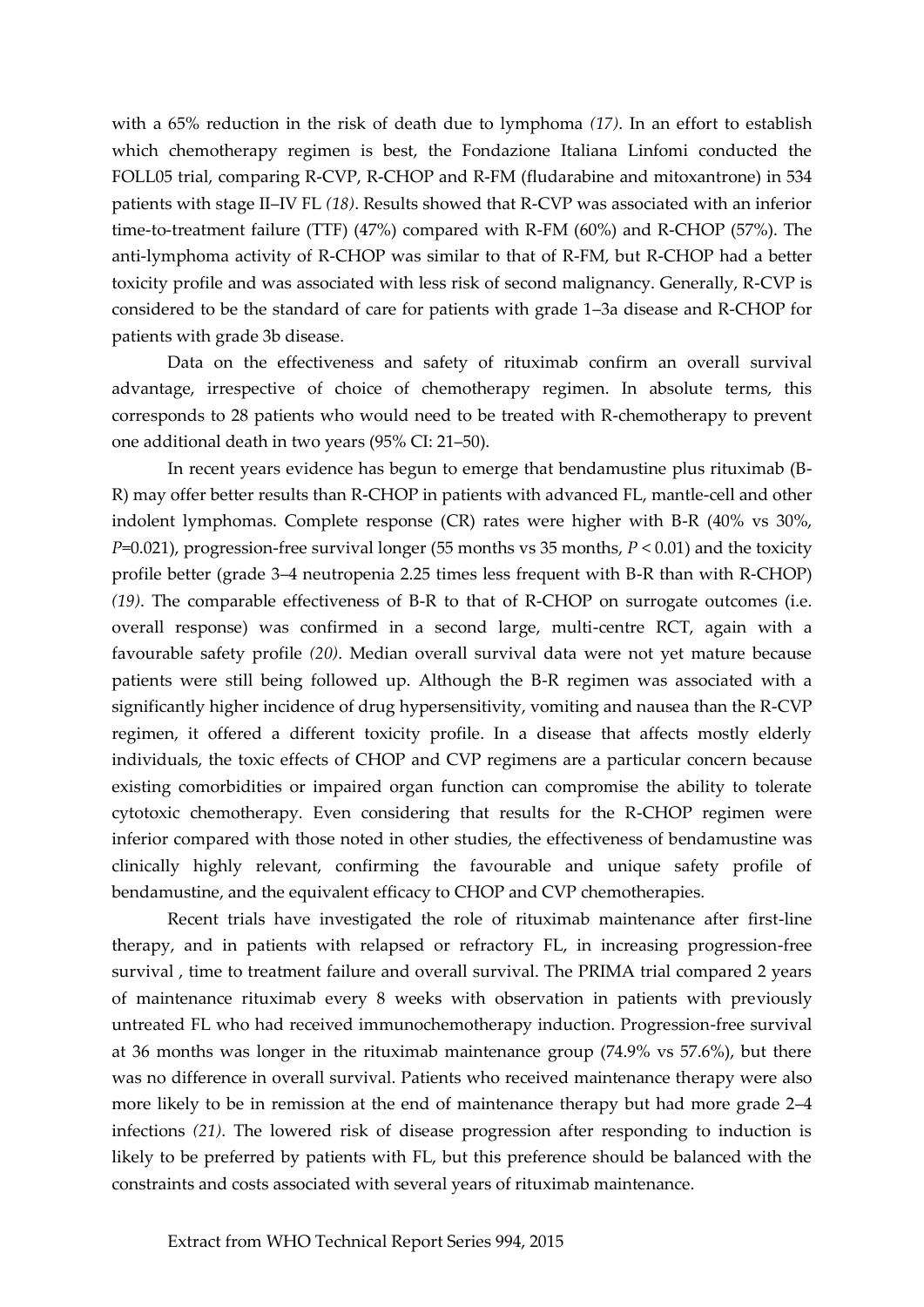An RCT that aims to assess the addition of rituximab maintenance after B-R induction (i.e. StiL NHL (MAINTAIN) ClinicalTrials.gov Identifier: NCT00877214) is in process and no data are yet available.

The addition of bendamustine to rituximab has been explored only in single-arm trials. Results have confirmed the promising clinical activity of bendamustine, with acceptable toxicity, in patients with indolent B-cell, rituximab-refractory lymphoma.

The Committee noted the outcomes of the recently published RESORT trial in which patients with low-burden FL were randomized either to maintenance rituximab or to rituximab only at relapse. With a median follow-up of 4–5 years, there was no difference in median time to treatment failure between the two treatment arms *(22)*.

The vast majority of patients with FL will ultimately relapse. In these situations, salvage immunochemotherapy will often offer disease control. In resource-rich countries, autologous stem cell transplantation may be used to consolidate remission in patients with relapsed FL, achieving long-lasting remissions and a plateau in long-term survival curves in patients with all grades of FL *(23)*.

### *Harms and toxicity considerations*

### **Common**

Patients receiving CHOP and R-CHOP will experience alopecia and blood count suppression, particularly neutropenia, which increases the risk of infection. In spite of this, the incidence of serious infection in these patients is low (≤5%) *(14, 18, 19)*. Vincristine may cause peripheral and autonomic neuropathy, particularly in older patients, but this is usually mild and reversible.

The CVP and R-CVP regimens have a similar toxicity profile to CHOP regimens, but adverse effects are generally milder. Peripheral neuropathy from vincristine and gastrointestinal toxicity are the most common adverse effects of CVP regimens; patients do not experience alopecia *(24)*.

Because rituximab can cause significant systemic allergic reactions during administration, special precautions must be taken, particularly during the first infusion. It is important that rituximab is administered slowly and that appropriate medicines are available both for premedication and to treat allergic reactions as necessary.

Bendamustine causes severe (grade 3–4) lymphocytopenia in most patients; neutropenia and thrombocytopenia are also common *(19)*. Patients may experience dermatological effects, including rash and pruritus, although these are typically mild *(25)*.

#### **Serious**

Doxorubicin is associated with a risk of congestive heart failure. The risk is dose-dependent and, at the doses delivered with 6 cycles of CHOP or R-CHOP (300 mg/m<sup>2</sup> ), small and is considered to be outweighed by the potential benefits of treatment.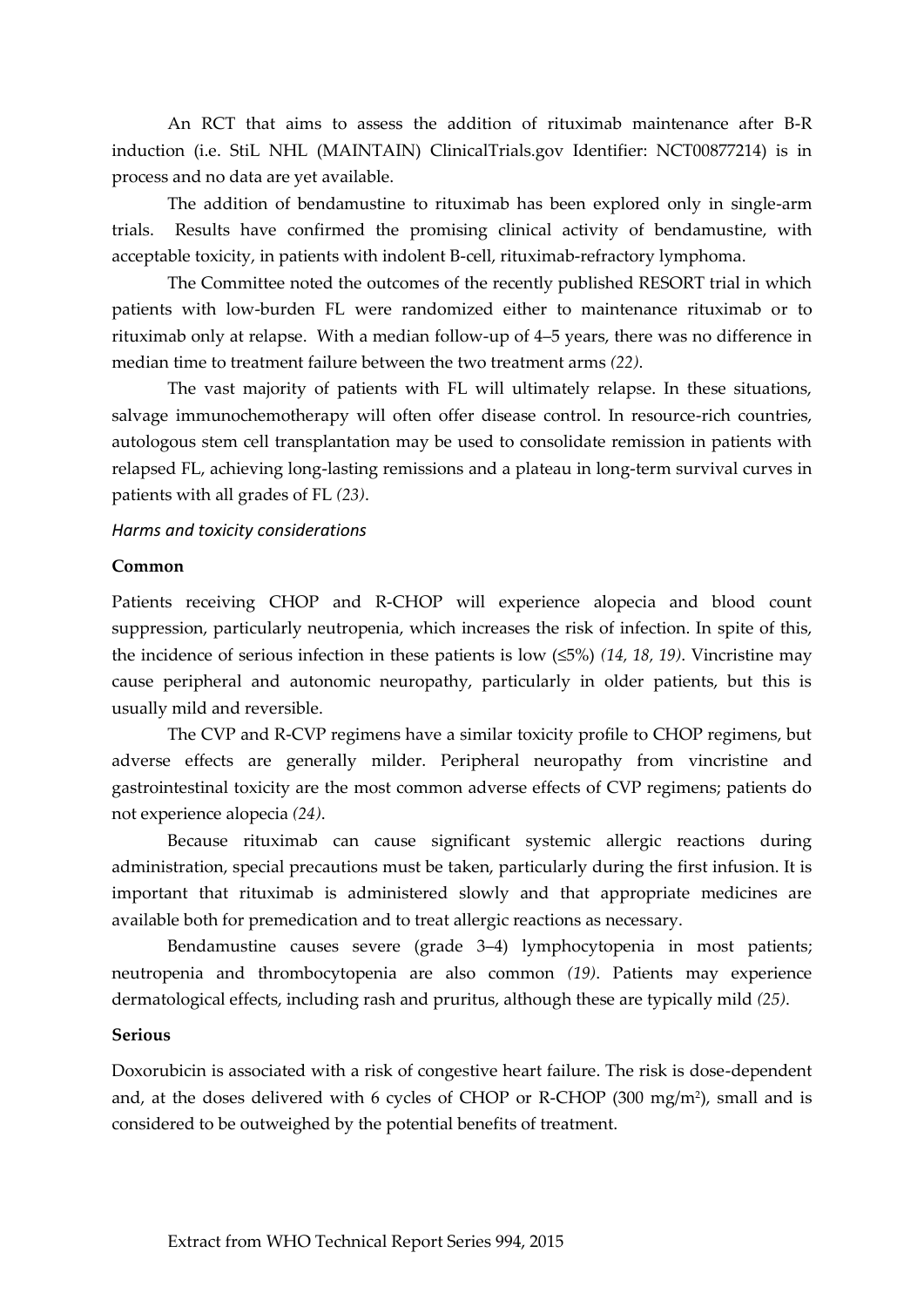Rituximab may also cause neutropenia and, infrequently, viral infection or reactivation of latent viral infection, including viral hepatitis and JC virus, resulting in progressive multifocal leukoencephalopathy *(26)*.

The risk of long-term bone marrow damage or secondary malignancies is small (less than 1%) but significant and is similar across the treatment regimens detailed above *(18, 19)*.

## **Recommendations**

The Expert Committee acknowledged that systemic treatment of FL is considered only for patients with high tumour burden, for those who do not respond to initial radiotherapy, and for patients with symptomatic-stage FL. The Committee also acknowledged that diagnosis, staging, grading, treatment and monitoring of FL require access to clinical care with laboratory, imaging and intravenous infusion capacity and considered that there is a public health need to add to existing CHOP or CVP regimens for patients with advancing FL. Therefore, and on the basis of the available evidence, the Committee made the following recommendations in relation to treatment for advanced symptomatic follicular lymphoma with the goal of achieving remission:

- that rituximab and bendamustine be added to the complementary list;
- that cyclophosphamide, doxorubicin, vincristine and prednisone, currently on the complementary list, should be specifically endorsed for this indication.

The Committee noted that maintenance therapy with rituximab has not been shown to be associated with a relevant clinical benefit over rituximab treatment at relapse. The Committee therefore did not recommend inclusion of rituximab on the EML for use in maintenance treatment of FL.

1. Muller AM, Ihorst G, Mertelsmann R, Engelhardt M. Epidemiology of non-Hodgkin's lymphoma (NHL): trends, geographic distribution, and etiology. Ann Hematol. 2005;84(1):1-12.

2. Tan DE, Foo JN, Bei JX, Chang J, Peng R, Zheng X, et al. Genome-wide association study of B cell non-Hodgkin lymphoma identifies 3q27 as a susceptibility locus in the Chinese population. Nat Genet. 2013;45(7):804-7.

3. Al-Tourah AJ, Gill KK, Chhanabhai M, Hoskins PJ, Klasa RJ, Savage KJ, et al. Population-based analysis of incidence and outcome of transformed non-Hodgkin's lymphoma. J Clin Oncol. 2008;26(32):5165-9.

4. Schatz JH, Oricchio E, Puvvada SD, Wendel HG. Progress against follicular lymphoma. Curr Opin Hematol. 2013;20(4):320-6.

5. Freedman A. Follicular lymphoma: 2011 update on diagnosis and management. Am J Hematol. 2011;86(9):768-75.

6. van Oers MH, Kersten MJ. Treatment strategies in advanced stage follicular lymphoma. Best Pract Res Clin Haematol. 2011;24(2):187-201.

7. Solal-Celigny P, Roy P, Colombat P, White J, Armitage JO, Arranz-Saez R, et al. Follicular lymphoma international prognostic index. Blood. 2004;104(5):1258-65.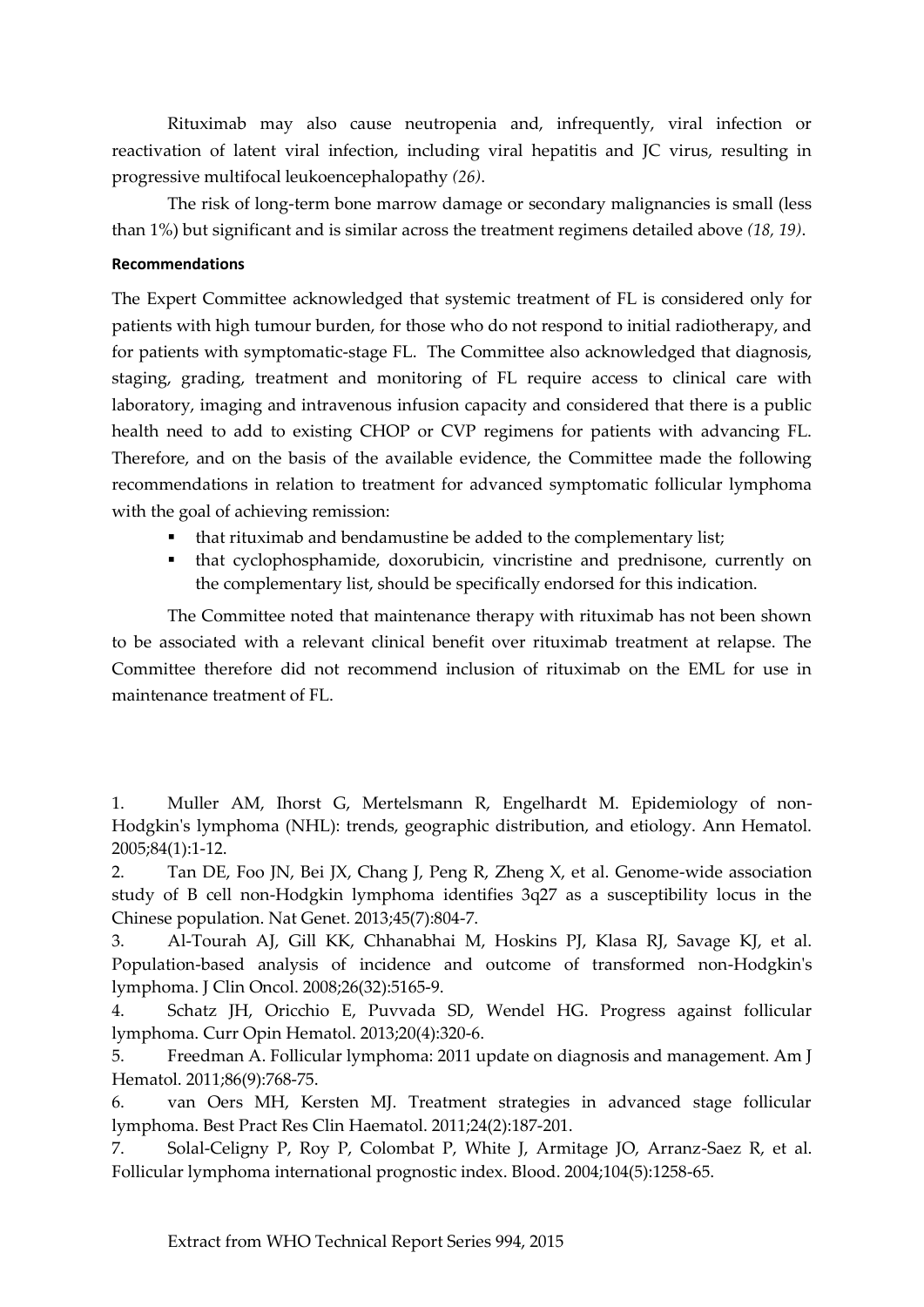8. Ferlay J, Soerjomataram I, Ervik M, Dikshit R, Eser S, Mathers C, et al. GLOBOCAN 2012 v1.0, Cancer Incidence and Mortality Worldwide: IARC CancerBase No. 11 [Internet]. Lyon, France: International Agency for Research on Cancer; 2013 [Available from: [http://globocan.iarc.fr.](http://globocan.iarc.fr/)

9. Pugh TJ, Ballonoff A, Newman F, Rabinovitch R. Improved survival in patients with early stage low-grade follicular lymphoma treated with radiation: a Surveillance, Epidemiology, and End Results database analysis. Cancer. 2010;116(16):3843-51.

10. Advani R, Rosenberg SA, Horning SJ. Stage I and II follicular non-Hodgkin's lymphoma: long-term follow-up of no initial therapy. J Clin Oncol. 2004;22(8):1454-9.

11. Brice P, Bastion Y, Lepage E, Brousse N, Haioun C, Moreau P, et al. Comparison in low-tumor-burden follicular lymphomas between an initial no-treatment policy, prednimustine, or interferon alfa: a randomized study from the Groupe d'Etude des Lymphomes Folliculaires. Groupe d'Etude des Lymphomes de l'Adulte. J Clin Oncol. 1997;15(3):1110-7.

12. Ardeshna KM, Smith P, Norton A, Hancock BW, Hoskin PJ, MacLennan KA, et al. Long-term effect of a watch and wait policy versus immediate systemic treatment for asymptomatic advanced-stage non-Hodgkin lymphoma: a randomised controlled trial. Lancet. 2003;362(9383):516-22.

13. Ardeshna KM, Qian W, Smith P, Braganca N, Lowry L, Patrick P, et al. Rituximab versus a watch-and-wait approach in patients with advanced-stage, asymptomatic, nonbulky follicular lymphoma: an open-label randomised phase 3 trial. Lancet Oncol. 2014;15(4):424-35.

14. Hiddemann W, Kneba M, Dreyling M, Schmitz N, Lengfelder E, Schmits R, et al. Frontline therapy with rituximab added to the combination of cyclophosphamide, doxorubicin, vincristine, and prednisone (CHOP) significantly improves the outcome for patients with advanced-stage follicular lymphoma compared with therapy with CHOP alone: results of a prospective randomized study of the German Low-Grade Lymphoma Study Group. Blood. 2005;106(12):3725-32.

15. Marcus R, Imrie K, Solal-Celigny P, Catalano JV, Dmoszynska A, Raposo JC, et al. Phase III study of R-CVP compared with cyclophosphamide, vincristine, and prednisone alone in patients with previously untreated advanced follicular lymphoma. J Clin Oncol. 2008;26(28):4579-86.

16. Salles G, Mounier N, de Guibert S, Morschhauser F, Doyen C, Rossi JF, et al. Rituximab combined with chemotherapy and interferon in follicular lymphoma patients: results of the GELA-GOELAMS FL2000 study. Blood. 2008;112(13):4824-31.

17. Schulz H, Bohlius JF, Trelle S, Skoetz N, Reiser M, Kober T, et al. Immunochemotherapy with rituximab and overall survival in patients with indolent or mantle cell lymphoma: a systematic review and meta-analysis. J Natl Cancer Inst. 2007;99(9):706-14.

18. Federico M, Luminari S, Dondi A, Tucci A, Vitolo U, Rigacci L, et al. R-CVP versus R-CHOP versus R-FM for the initial treatment of patients with advanced-stage follicular lymphoma: results of the FOLL05 trial conducted by the Fondazione Italiana Linfomi. J Clin Oncol. 2013;31(12):1506-13.

19. Rummel MJ, Niederle N, Maschmeyer G, Banat GA, von Grunhagen U, Losem C, et al. Bendamustine plus rituximab versus CHOP plus rituximab as first-line treatment for patients with indolent and mantle-cell lymphomas: an open-label, multicentre, randomised, phase 3 non-inferiority trial. Lancet. 2013;381(9873):1203-10.